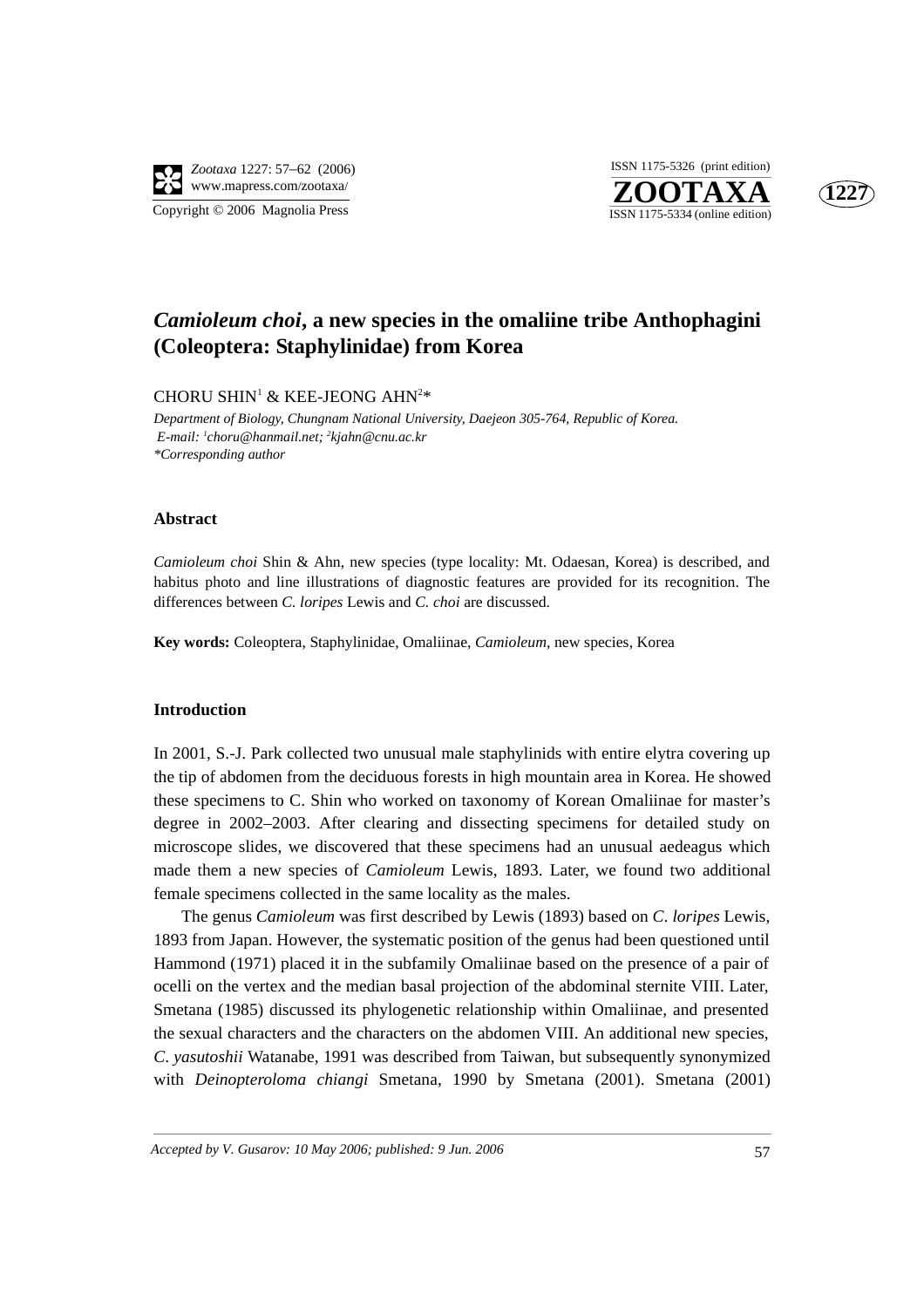**1227**

**ZOOTAXA** mentioned that *Camioleum* can be distinguished from *Deinopteroloma* Jansson, 1947 by the separate first gonocoxites, well-developed and setose second gonocoxites (Fig. 5, Smetana 1985, Fig. 6), and complex aedeagus (Figs. 6–7, Smetana 1985, Fig. 7).

> In this paper we describe a new species of unusual omaliine from Korea, and present its habitus photo and line drawings of diagnostic features. The holotype and paratypes are deposited in the Chungnam National University Insect Collection, Daejeon, Korea (CNUIC).

#### *Camioleum choi* **Shin & Ahn, new species** (Figs. 1–7)

*Type series*

Holotype, male, labeled as follows: KOREA: Gangwon Prov., Pyeongchang-gun, Jinbu-myeon, Mt. Odaesan, Sangwonsa, 4 2001, SJ Park, sifting; Holotype, *Camioleum choi* Shin and Ahn, Desig. K.-J. Ahn, 2006. Paratype, 1 male, same data as holotype; 1 female, same data as holotype except for 30 IV–4 VI 2001, KJ Ahn, SJ Park, MS Kim, MJ Jeon, FIT; 1 female, same data as holotype except for 8–25 V 2004, SJ Park, DH Lee, JS Park, FIT.

## *Description*

Body length 3.5–3.7 mm (from clypeus to apex of elytra). Body broad, convex. Body glossy, brown, antennomeres 6–11 dark brown, abdomen black. Head more or less pentagonal, about 1.6 times wider than long, depressed above, with scattered distinct punctures. Compound eyes prominent, about 2.3 times longer than tempora, distinct orbital ridge present behind each eye, postocular region arcuate, a pair of distinct ocelli present, distance between them about 2.0 times wider than distance between outside of ocellus and inner margin of eye. Antennae long and filiform, reaching to basal fourth of elytra, incrassate distally, all antennomeres longer than wide, antennomeres 1–5 polished and 6–11 opaque. Antennomere 1 robust, about 2.0 times longer than wide; 2: length to width ratio 2.0, shorter and narrower than 1; 3: slender, slightly dilated apically, 2.5 times longer than wide, longer and narrower than 2; 4–7: more or less same in length and shape as each other, 8–10: slightly decreasing in length, increasing in width. Maxillary palpomere 4 longest and more or less pointed apically. Pronotum surface uneven, convex medially, but depressed along median line and with V-shaped depression from lateral margin to posterior margin; more or less deplanate laterally; widest near middle, posterior and anterior margin more or less same in length, anterior margin broadly emarginated, posterior margin almost straight, each lateral margin round and crenulate, anterior and posterior angles round; single fovea present in middle of each deplanate lateral area, punctures much larger than those on head. Elytra long, covering entire abdomen, oval and convex, lateral margin in anterior margin very slightly crenulate, narrowly deplanate along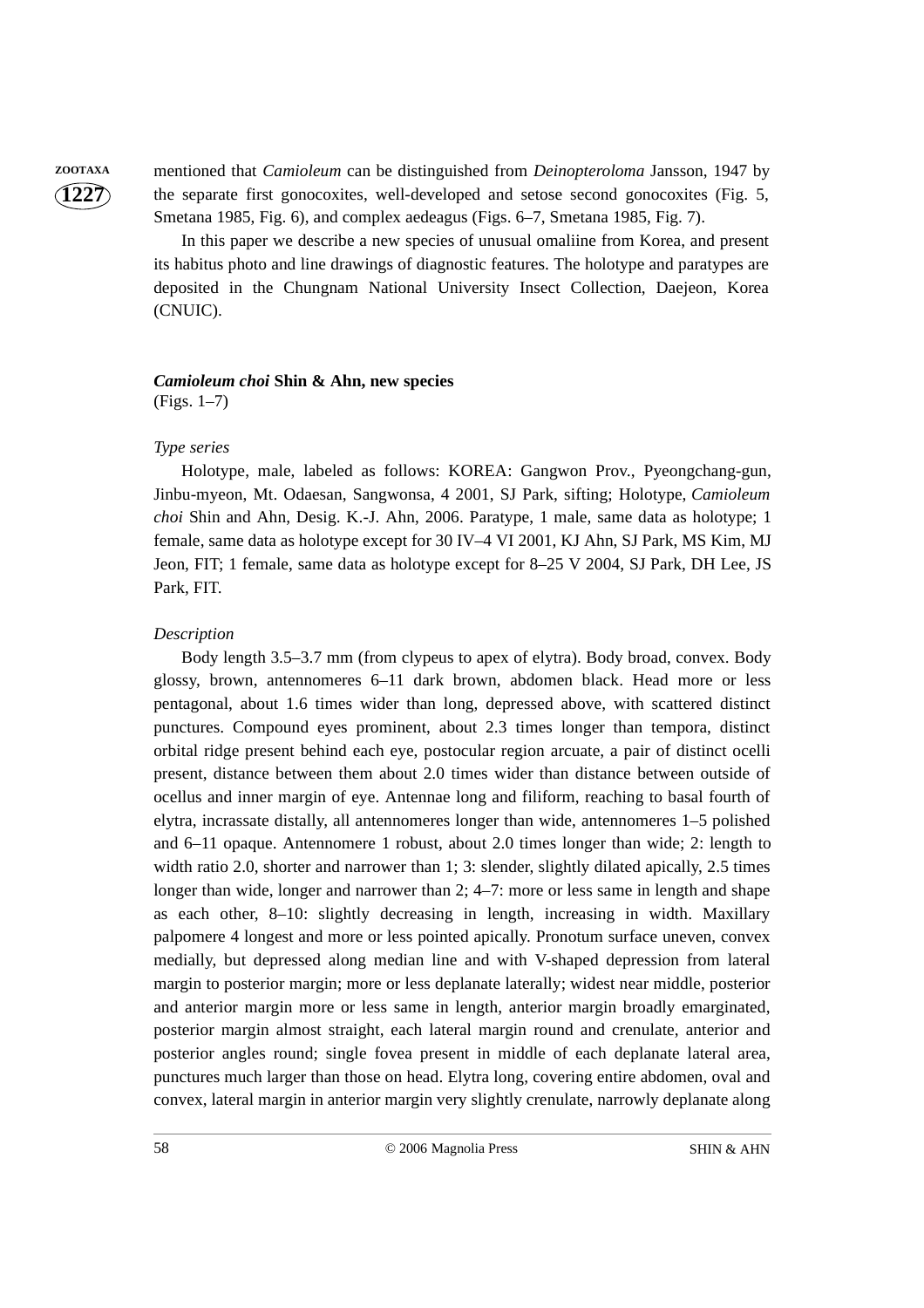lateral margin, punctation striate. Legs long and slender. **ZOOTAXA** 

Male. Protibia with a number of short peg setae incurved at apical third, mesotibia with a number of minute spines and short peg setae in apical two thirds on ventral region. Aedeagus as in Figs. 6–7. Median lobe long and divided into three lobes, middle lobe constricted in apical third and more or less pointed, each lateral lobe curved to opposite side. Parameres slender and long, a little longer than median lobe.



**FIGURE 1.** *Camioleum choi*, new species, male. Body length 3.7 mm.

**1227**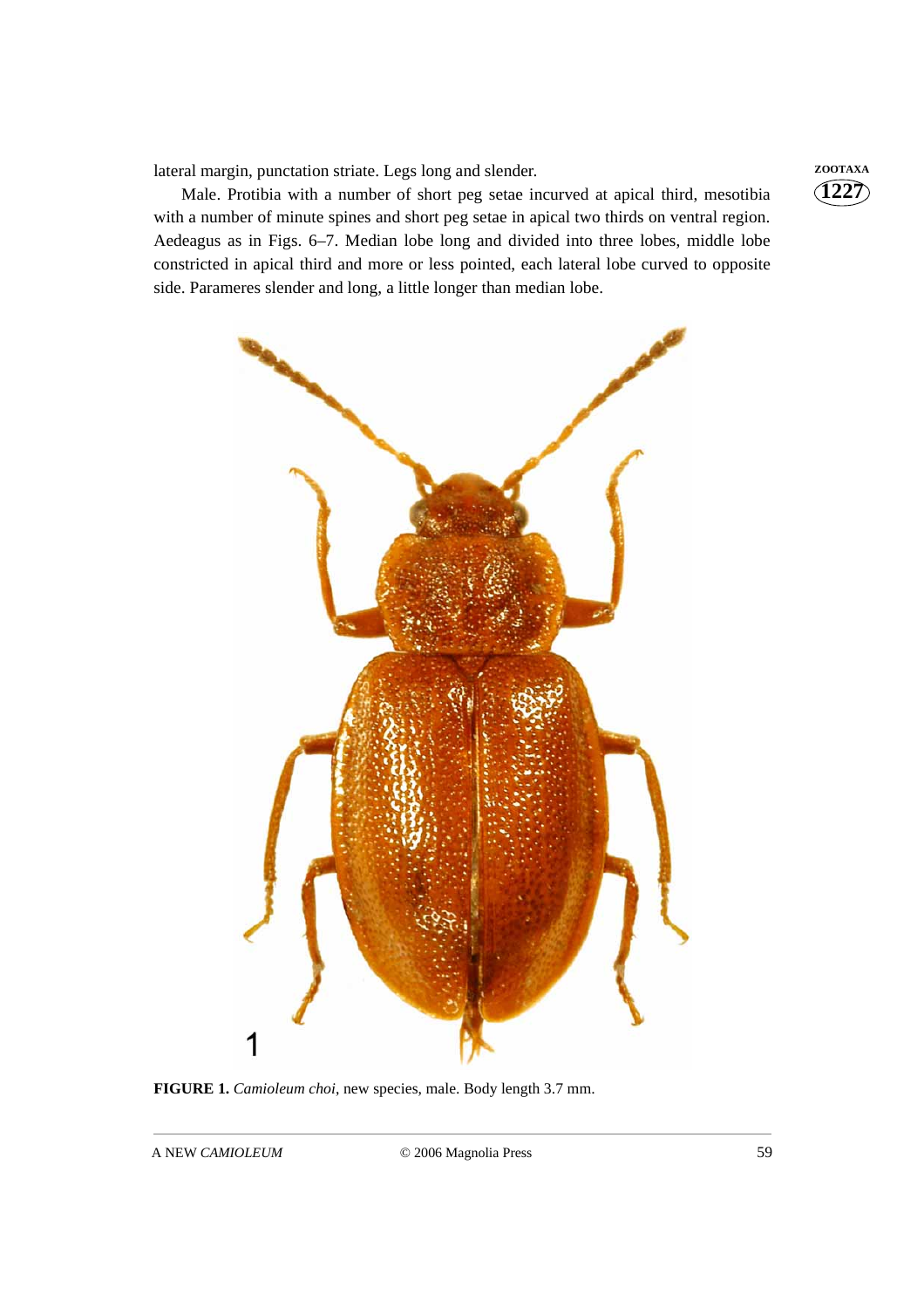

**FIGURES 2**–**5.** *Camioleum choi*, new species. 2, male sternite VIII, ventral aspect; 3, female tergite VIII, dorsal aspect; 4, female sternite VIII, ventral aspect; 5, female genital segment, ventral aspect. Scale bar 0.1 mm.

Female. Protibia straight, without modified peg setae; mesotibia lack modified peg setae. Tergite VIII with prolonged apex (Fig. 3). Sternite VIII with numerous setae (Fig. 4). Genital segment with an internal sclerite (Fig. 5).

*Distribution*

Korea.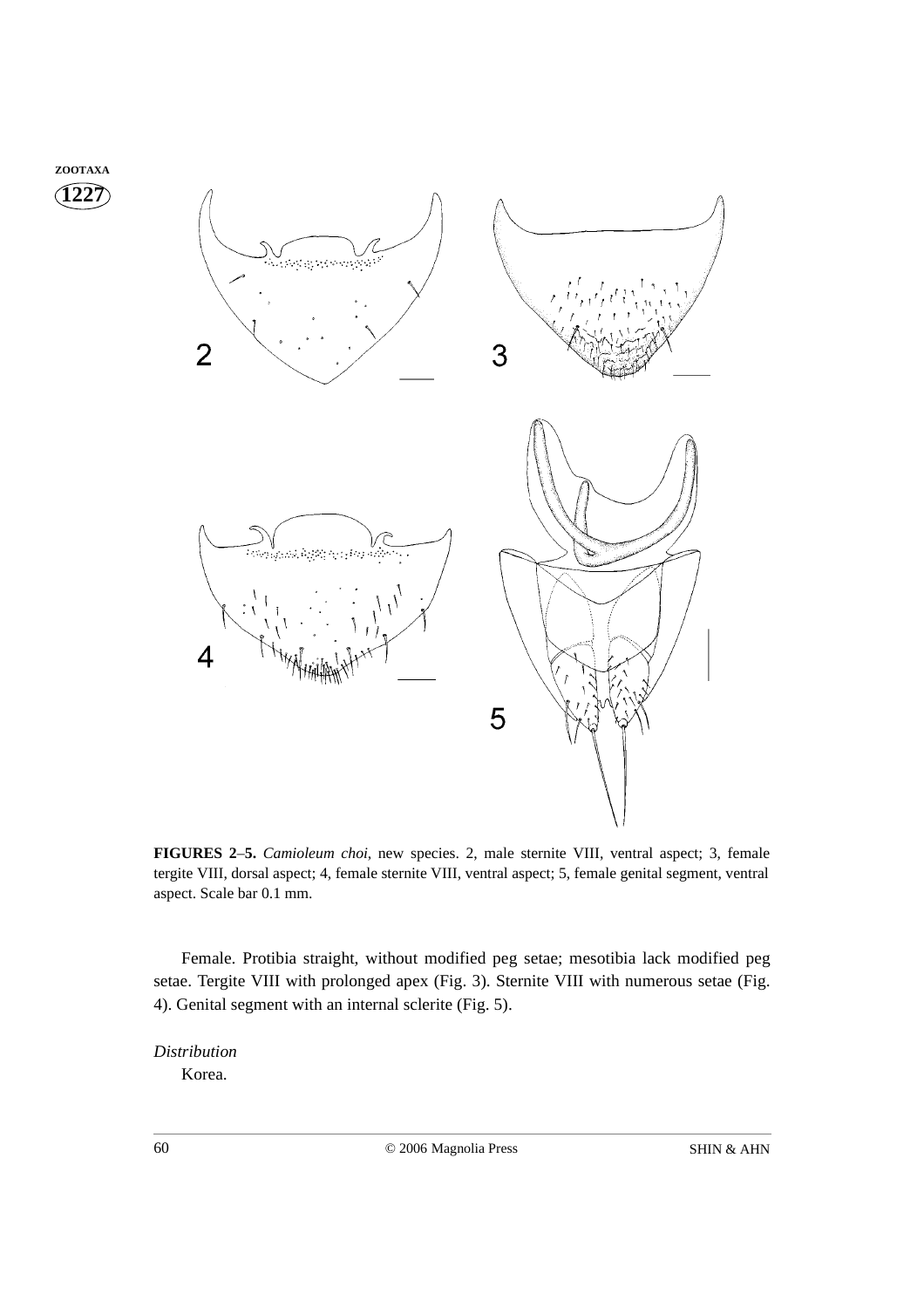

**FIGURES 6**–**7.** *Camioleum choi*, new species. 6, aedeagus, ventral aspect; 7, aedeagus, lateral aspect. Scale bar 0.1 mm.

## *Etymology*

The new species is named in honor of Dr. Y. B. Cho, a Korean Staphylinidae specialist.

## *Remarks*

The new species is similar to *C*. *loripes*, but, in addition to some differences in the structure of the aedeagus, can be distinguished by the following characters: the tip of maxillary palpomere 4 of *C*. *loripes* is broadly rounded (Watanabe 1990, Fig. 100), while that of *C*. *choi* is more or less pointed; pronotum of *C*. *loripes* is more strongly narrowed posteriorly than anteriorly (Watanabe 1990, Fig. 98), in contrast to more or less the same length of anterior and posterior margin in *C*. *choi* (Fig. 1); *C*. *loripes* has arcuate and rectangular posterior angles of pronotum (Watanabe 1990, Fig. 98), but in *C*. *choi* the angles are rounded (Fig. 1); the apical margin of male sternite VIII of *C. loripes* is more or less straight (Smetana 1985, Fig. 1), but that of *C. choi* is prolonged (Fig. 2); the apical margins of female tergite VIII (Smetana 1985, Fig. 5) and sternite VIII (Smetana 1985,

**1227 ZOOTAXA**